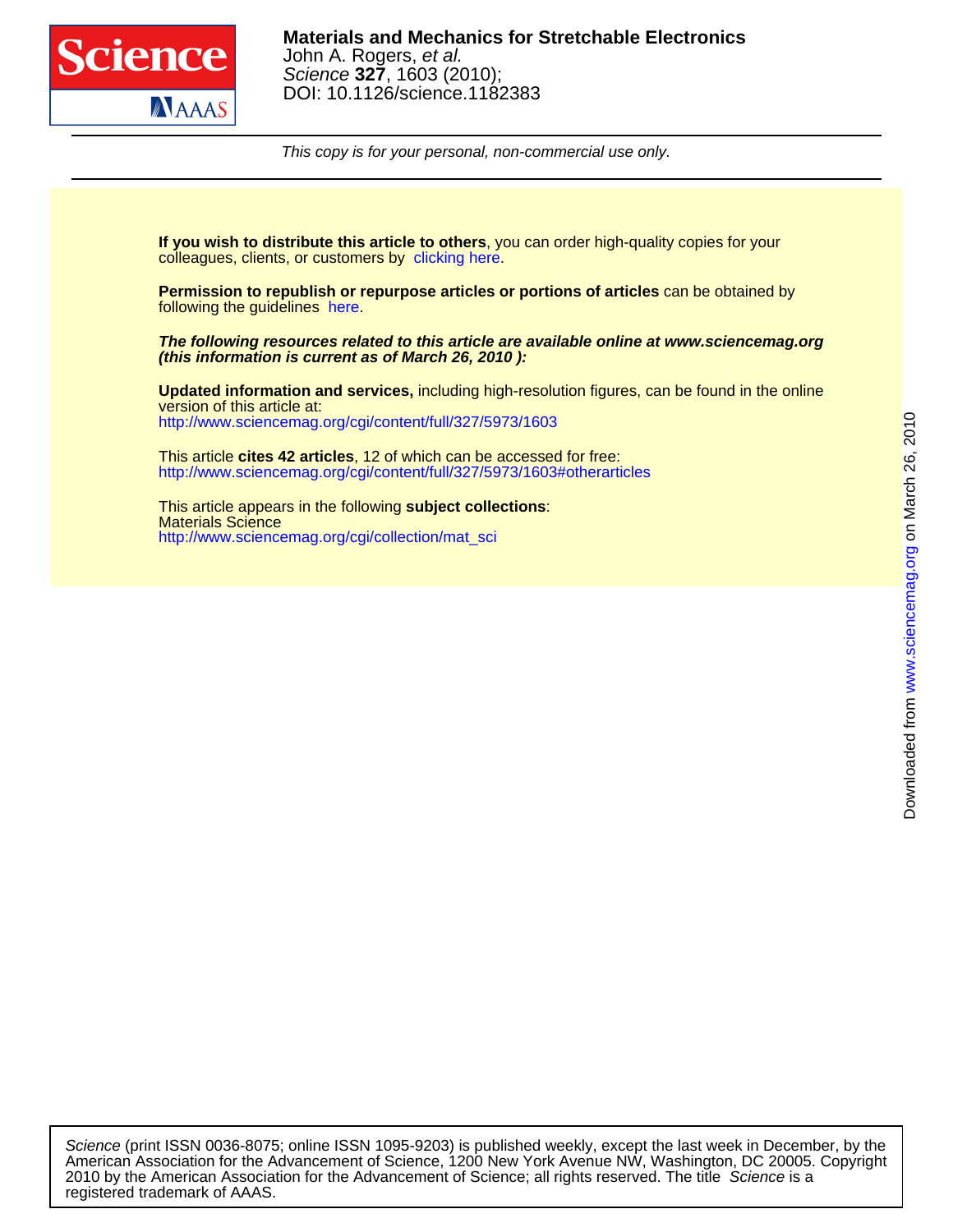REVIEW

# Materials and Mechanics for Stretchable Electronics

John A. Rogers,  $1,2,3*$  Takao Someya, <sup>4</sup> Yonggang Huang<sup>5</sup>

Recent advances in mechanics and materials provide routes to integrated circuits that can offer the electrical properties of conventional, rigid wafer-based technologies but with the ability to be stretched, compressed, twisted, bent, and deformed into arbitrary shapes. Inorganic and organic electronic materials in microstructured and nanostructured forms, intimately integrated with elastomeric substrates, offer particularly attractive characteristics, with realistic pathways to sophisticated embodiments. Here, we review these strategies and describe applications of them in systems ranging from electronic eyeball cameras to deformable light-emitting displays. We conclude with some perspectives on routes to commercialization, new device opportunities, and remaining challenges for research.

Biology is soft, elastic, and curved; silicon wafers are not. An electronics technology that overcomes this fundamental mismatch in mechanics and form will enable applications that are impossible to achieve with hard, planar integrated circuits that exist today. Examples range from surgical and diagnostic implements that naturally integrate with the human body to provide advanced therapeutic capabilities, to cameras that use biologically inspired designs to achieve superior performance. Sensory skins for robotics, structural health monitors, wearable communication devices, and other systems that require lightweight, rugged construction in thin, conformal formats will also be possible. Establishing the foundations for this future in electronics represents an emerging direction for research, much different from the one dictated by the ongoing push toward smaller and faster devices that are still confined to the planar surfaces of silicon wafers.

Work toward mechanically unconventional forms of electronics began, in earnest, ~15 years ago with polymer transistors formed on bendable sheets of plastic  $(1, 2)$ , where paperlike displays (3, 4) represented the main target application. Advances in printing and related patterning techniques (5) and in organic semiconductors (6) were key to much of the initial progress in this field. Research in the past few years on ultrathin inorganics, nanotubes, and nanowires promises fur-

\*To whom correspondence should be addressed. E-mail: jrogers@illinois.edu

ther improvements, as described in recent review articles (7–9). Many successes, in the form of working demonstration devices with hundreds to thousands of active components, have already been achieved; several, including displays, are nearing commercial reality.

More recently, the scope of research has expanded dramatically to include more compelling, and more technically challenging, opportunities in soft, biointegrated devices; in curved, bioinspired



Fig. 1. Concepts for stretchable electronic materials. (A) Stretchable silicon membrane (~100-nm thickness) configured in a wavy shape and bonded to a piece of rubber, presented in optical (top) and atomic force (bottom) microscope images. (B) Extremely stretchable silicon membrane (~100-nm thickness) patterned into a mesh geometry and bonded to a rubber substrate only at square pads located between arcshaped bridge structures, presented in moderate (top) and high (bottom) magnification scanning electron microscope (SEM) images.<br>The PDMS is colorized blue. (C) Stretchable conductive lines of a SWNT The PDMS is colorized blue. (C) Stretchable conductive lines of a SWNT gel printed on a slab of rubber (left) and SEM of the networks of SWNTs that provide electrical pathways in these composites.

### **SPECIALSECTION**

designs; and in other areas. Here, the electronics must not only bend but also stretch, compress, twist, and deform into complex, curvilinear shapes while maintaining levels of performance, reliability, and integration that approach those of well-developed wafer-based systems. Stretchable electronics can be achieved in two conceptually different, but complementary, ways. One relies on the use of new structural layouts in conventional materials  $(10)$ , the other on new materials in conventional layouts (11). We focus first on approaches that have yielded the most sophisticated devices and then present a more comprehensive summary of options.

#### Structures That Stretch

Two simple ideas underlie the strategy based on structure. The first exploits an elementary result in mechanics: Any material in sufficiently thin form is flexible, by virtue of bending strains that decrease linearly with thickness. A silicon wafer is brittle and rigid, but nanoscale ribbons, wires, or membranes of silicon are flexible. For example, ribbons with thicknesses of 100 nm experience peak strains of only 0.0005% upon bending to radii of curvature of 1 cm. Even when mounted on sheets of plastic with thicknesses of 20  $\mu$ m, the strains (~0.1%) at similar bend radii remain well below the fracture limits  $(\sim 1\%)$  (12). Circumstances can be improved further by moving the silicon away from the surface of the

> plastic, where the bending strains are largest, to the point in its depth where these strains are zero. Ultrathin circuits that use silicon nanoribbons in this type of neutral mechanical plane design can be bent to radii of  $~150 \mu m$ , with strains in the silicon that are less than  $\sim 0.1\%$  (12, 13).

> Configuring such structures into "wavy" shapes and bonding them to elastomeric substrates yields systems that can not only flex but also stretch and compress, with a mechanics similar to that of an accordion bellows. Figure 1, A and B, shows two possibilities, illustrated with ultrathin sheets of silicon integrated on slabs of the elastomer poly(dimethylsiloxane) (PDMS). The first case (Fig. 1A) corresponds to a sheet formatted into waves with a herringbone configuration by a controlled buckling process (14), as a two-dimensional analog of a similar effect first observed in ribbons (15). The resulting Si/PDMS construct can be stretched and compressed reversibly, with a linear elastic response to applied force. The amplitudes and wavelengths of the waves change in response to induced deformations

<sup>&</sup>lt;sup>1</sup>Departments of Materials Science and Engineering, Mechanical Science and Engineering, and Electrical and Computer Engineering and Chemistry, University of Illinois at Urbana-Champaign, 1304 West Green Street, Urbana, IL 61801, USA. <sup>2</sup>Beckman Institute for Advanced Science and Technology, University of Illinois at Urbana-Champaign, 405 North Mathews Avenue, Urbana, IL 61801, USA. <sup>3</sup>Materials Research Laboratory, University of Illinois at Urbana-Champaign, 104 South Goodwin Avenue, Urbana, IL 61801, USA. <sup>4</sup>Department of Electrical and Electronic Engineering and Information Systems, University of Tokyo, 7-3-1 Hongo, Bunkyo-ku, Tokyo 113-8656, Japan. <sup>5</sup>Departments of Civil and Environmental Engineering and Mechanical Engineering, Northwestern University, Evanston, IL 60208, USA.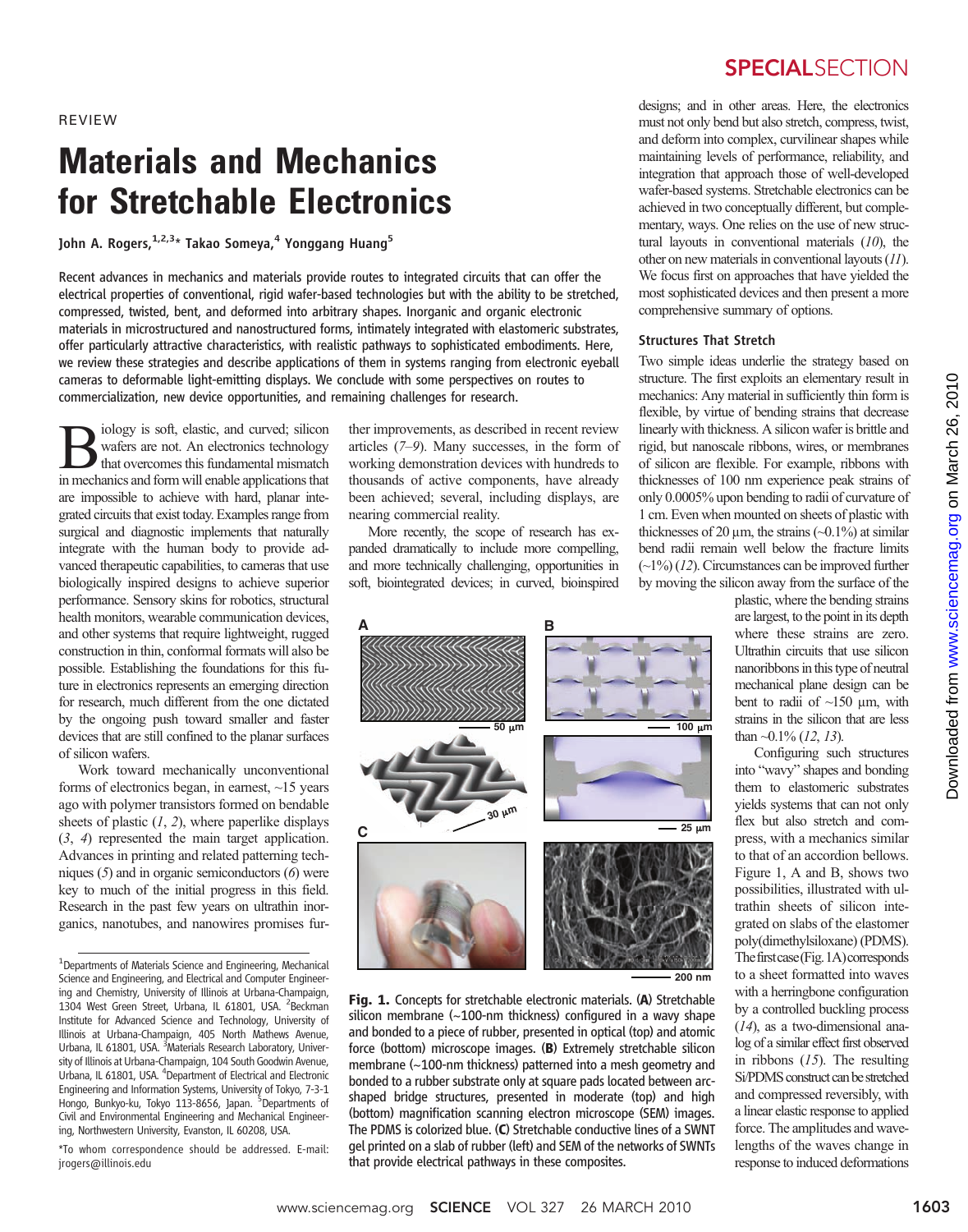# Materials for Electronics

in a way that involves considerable strains in the PDMS, but not in the silicon. In particular, mechanics modeling reveals that the peak strains in the silicon can be 10 to 20 times as small as the applied strains (16). Such designs represent, then, a stretchable form of silicon with a strain range of 10 to 20%, that is, 10 to 20 times as large as the intrinsic fracture limits of the silicon.

A related strategy improves this range by structuring the sheet into a mesh and bonding it to the PDMS only at the nodes. The buckled, arcshaped interconnecting structures (Fig. 1B) can move freely out of the plane to accommodate applied strains of 100% or more, even to values that approach the fracture limits of the PDMS (17). Related approaches that use mesh layouts with planar leafarm  $(18, 19)$ , coiled spring  $(20)$ , and noncopolanar serpentine (17) interconnects also have attractive features. Alternative, simpler designs (21) provide stretchability in certain directions; they, like the arc-shaped layouts of Fig. 1B and related serpentine configurations  $(17)$ , have been used to achieve integrated systems, as discussed in a following section.

#### Materials That Stretch

New materials provide an alternative route to stretchable electronics. The most successful approaches use elastic conductors as electrical interconnects between active devices that are rigid or only bendable. Although conductive rubbers based on elastomers loaded with carbon black have been known for decades, the resistances and their dependence on strain are both too large to be useful. In a much more promising and recent approach, long, single-walled carbon nanotubes (SWNTs) serve as conductive dopants in a rubber matrix (22, 23). Here, SWNTs processed by grinding in an ionic liquid and then mixing with a fluorinated copolymer yield a black,

pastelike conductive substance, referred to as a bucky gel (22, 23). Individual SWNTs form tangled mats in these gels, with the capacity to reconfigure in response to applied strain in a manner that preserves highly conductive pathways for charge transport. This material can be printed onto sheets of PDMS to yield elastic conducting traces with stretchablility in the range of 100%. Figure 1C shows a picture of such a sample and a micrograph of the associated network of SWNTs. Alternative, related approaches use SWNTs in thin



**0.5 mm**





**1 cm**

Fig. 2. Examples of stretchable electronics. (A) Stretchable silicon circuit in a wavy geometry, compressed in its center by a glass capillary tube (main) and wavy logic gate built with two transistors (top right inset). (B) Stretchable silicon circuit with a mesh design, wrapped onto a model of a fingertip, shown at low (left), moderate (center) and high (right) magnification. The red (left) and blue (center) boxes indicate the regions of magnified views in the center and right, respectively. The image on the right was collected with an automated camera system that combines images at different focal depths to achieve a large depth of field. (C) Array of organic transistors interconnected by elastic conductors on a sheet of PDMS in a stretched (left) and curvilinear (right) configuration.

> film networks formed by solution casting or other means (24–26).

#### Stretchable Electronics, Optoelectronics, and Integrated Systems

The ideas of Fig. 1 can be exploited to yield stretchable, integrated systems. Figure 2A presents an example of the design approach of Fig. 1A applied to an ultrathin, neutral mechanical circuit sheet that supports an array of silicon transistors, logic gates, and ring oscillators  $(13)$ . A pair of transistors in an inverter appears in the upper inset. The waves are influenced by variations in thicknesses and material compositions across the area of the circuit to yield layouts that are much more complex than those in Fig. 1A. The mechanical responses that enable stretchability, however, are the same: The wavy shapes change to accommodate applied strains, and the underlying PDMS substrate provides an elastic restoring force. The main image shows the circuit deformed in its center with a glass pipette to illustrate the "soft," elastic nature of this system. Figure 2B presents an example with a layout similar to that of Fig. 1B. Here, microscale arc-shaped "ribbon cables" of metal and plastic in neutral mechanical layouts interconnect silicon devices located at the nodes of the mesh (17). The circuit is conformally integrated onto a model of a fingertip (27), as an example of a surface whose nonzero Gaussian curvature would be impossible to wrap with a system that is only flexible. Figure 2C shows a similar outcome achieved with stretchable conductors (22). This circuit consists of arrays of organic transistors interconnected by printed bucky gels (Fig. 1C) and supported by a thin sheet of PDMS in stretched and curvilinear configurations. During deformation, only the interconnection lines stretch, such that negligible changes in transistor characteristics occur even for strains up to 70%.

The left frame of Fig. 3A shows an image of an integrated system that exploits the concepts of Fig. 1B and Fig. 2B, that is, a digital camera based on an array of silicon photodetectors in the approximate size and curved layout of the human retina (28). This design offers enhanced field of view and uniformity in illumination compared to a comparable planar detector, when simple imaging optics are used (28, 29, 19). Fabrication of such an "eyeball" camera starts with an array

of silicon photodiodes and blocking diodes formed in a planar but stretchable configuration. Conformal wrapping onto a concave, hemispherical glass substrate, followed by integration with an imaging lens and a printed circuit board interface to a computer for data acquisition, completes the device. A picture of an eye, captured with a camera whose detector curvature (i.e., elliptical paraboloid) matches the image surface formed with a planoconvex lens, appears on the right in Fig. 3A (29). The top and bottom frames correspond to the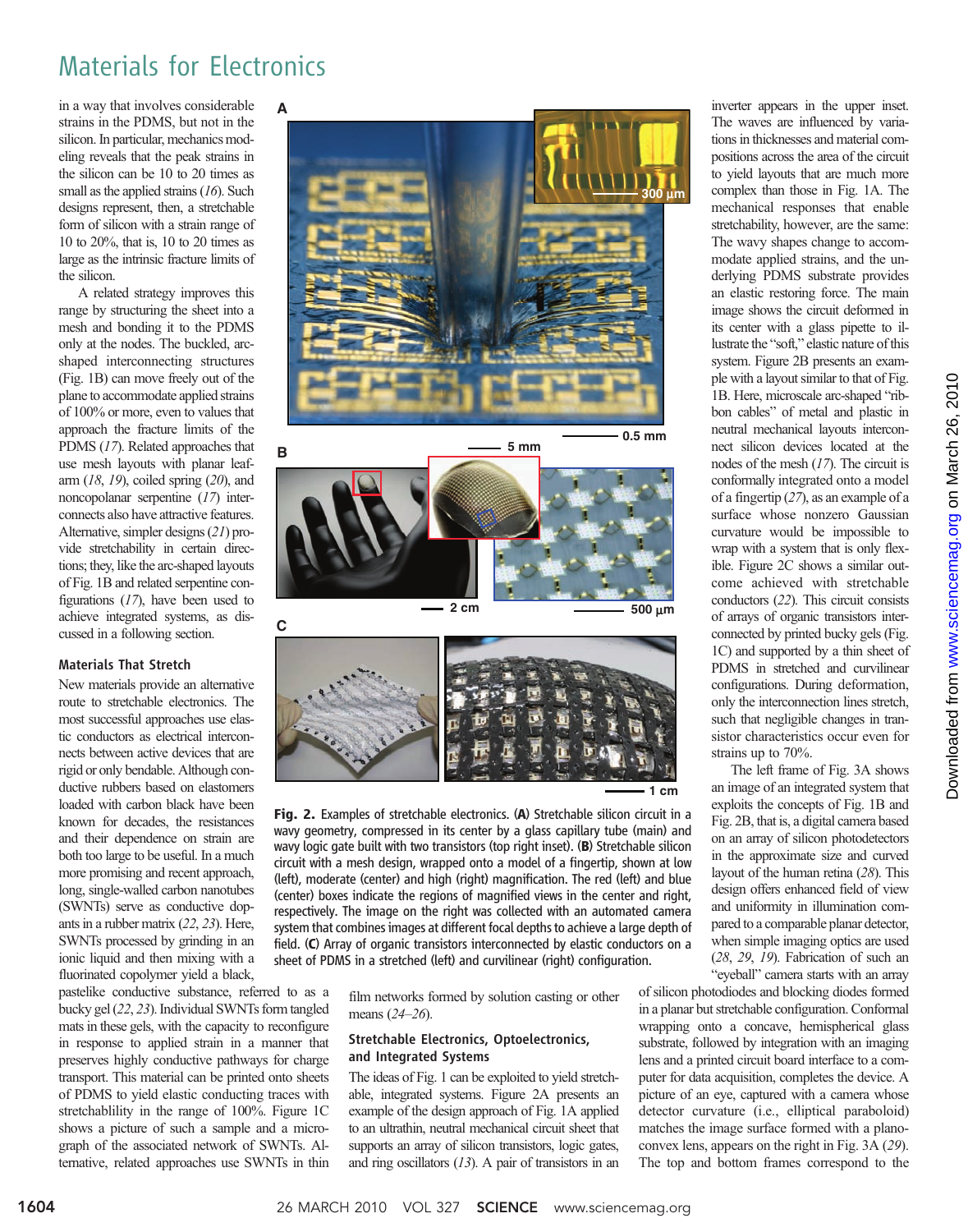image rendered in the curved format of the camera and a planar projection, respectively; the inset illustrates the picture that was imaged. These ideas create new engineering options in imaging devices, where the geometry of the detector array can be optimized together with the lens configuration. The most promising initial application opportunities are in surveillance, night vision, and endoscopy, where considerations of cost, size, and/or weight can be addressed by introducing curvature in the detector to enable dramatic reductions in the complexity of the optics. The same concepts have the potential to allow other, more complex biologically inspired designs. Ultimately, such devices might be used as retinal implants or as active components on the eye to restore or enhance vision.

Light-emitting devices are also possible using the same approaches. Figure 3B shows an image of a stretchable inorganic light-emitting diode (LED) display that uses ultrathin, microscale AlInGaP LEDs interconnected in a mesh layout and bonded to a PDMS substrate (30). Figure 3C provides an example of a related demonstrator produced with stretchable conductors and organic LEDs (23). Both types of display can be stretched by 30 to 50% and wrapped onto curvilinear supports without any mechanical damage or change in operating characteristics. This class of technology could, of course, be useful as a flexible lighting or display system, with extreme levels of bendability and mechanical robustness. More interesting opportunities in the future might lie in optogenetics, where programmable light sources wrapped onto the convoluted surface of the brain could provide insights into brain function. Lightbased therapies and diagnostics in other parts of the body might also be achievable in similar tissue-integrated modes.

#### Stretchable Electrodes

Work in stretchable electrodes, as opposed to electronics, has a comparatively long history and broad range of materials and design options. In fact, the field of stretchable electronics owes its origins to observations that films of gold formed by physical vapor deposition directly onto PDMS spontaneously adopt microstructured or nanostructured forms (31) and that these structures (Fig. 4A) provide electrodes that can accommodate large applied strains without fracture (32). Detailed studies suggest that stretchability in this case derives from a physics similar to that of the silicon structures of Fig. 1A but with additional contributions from the motion of microscopic cracks that form in the films during fabrication and subsequent deformation (33). Figure 4B shows a different, but related, ex-



Fig. 3. Examples of stretchable electronic systems. (A) Electronic eyeball camera (left) that uses a hemispherically curved array of silicon photodetectors and picture collected with a similar camera that uses a paraboloid design (right). The image in the top is rendered in a form consistent with the curvature of the detector. A planar projection appears on the bottom, with the actual object in the center right inset. (B and C) Stretchable LED display devices that use mesh designs with microscale inorganic LEDs (B) and stretchable interconnects with organic LEDs (C).

### **SPECIALSECTION**

ample in which direct writing with a silver nanoparticle ink yields a wavy metallic microwire (34), able to accommodate stretching through changes in wavelength and amplitude. Similar one-dimensional wavy shapes can be achieved in conducting and semiconducting nanomaterials. Figure 4C presents atomic force microscope measurements on an individual SWNT (35), formed in a wavy configuration on PDMS using the techniques that yielded the structure of Fig. 1A. Newtonian mechanics models like those that describe similar deformations in silicon nanoribbons (15) can capture the physics even at the molecular scale of the nanotube (35). With nanowires, related types of wavy deformations form in the plane of the substrate. Lithography can yield similar structures in micronscale metal wires, as illustrated with a stretchable, high-frequency interconnect shown in Fig. 4D (36). Such traces can serve as interconnects between integrated circuit chips as a route to stretchable devices (37) with a type of spatially discrete functionality that can complement the capabilities of the distributed systems of Figs. 2 and 3.

Finally, in addition to structured wires of Fig. 4, A to D, similar levels of stretchability can be achieved directly in electrodes of suitable materials, like the SWNT-based conductors of Fig. 1C. Figure 4E shows, as an example, a low-meltingpoint metal solder housed in sealed microchannels in PDMS (38). Here, the metal can plastically deform and flow in response to large strain deformations, while the PDMS provides an elastic restoring force. More recently, work shows that graphene on PDMS exhibits reversible responses to large applied strain (39), perhaps involving a mechanics similar to that of the gold electrodes of Fig. 4A. An image appears in Fig. 4E.

#### Paths to Commercialization

Although nearly all current activities in stretchable electronics are centered in academic laboratories, there is growing interest at small and large companies. A path to commercialization might begin with stretchable electrodes, followed by devices with discrete configurations, and culminating in highly functional, distributed systems. An important perspective is that many of the underlying concepts are aligned well with the incremental, but collectively substantial, developments in silicon packaging. Three examples are noteworthy. First, the commercial success of ultrathin cell phones and laptop computers with hinged displays, sliding keyboards, and related components continues to motivate the development of sophisticated, multilayer flexible interconnection cables and printed circuit boards that can accommodate bending to small radii of curvature. Second, technology for thinning silicon chips to thicknesses in the range of tens of microns is of increasing importance for advanced thermal management and three-dimensional, stacked integration schemes. A third effort in industry seeks to evolve chips into forms that seamlessly integrate with printed circuit boards, in a manner that blurs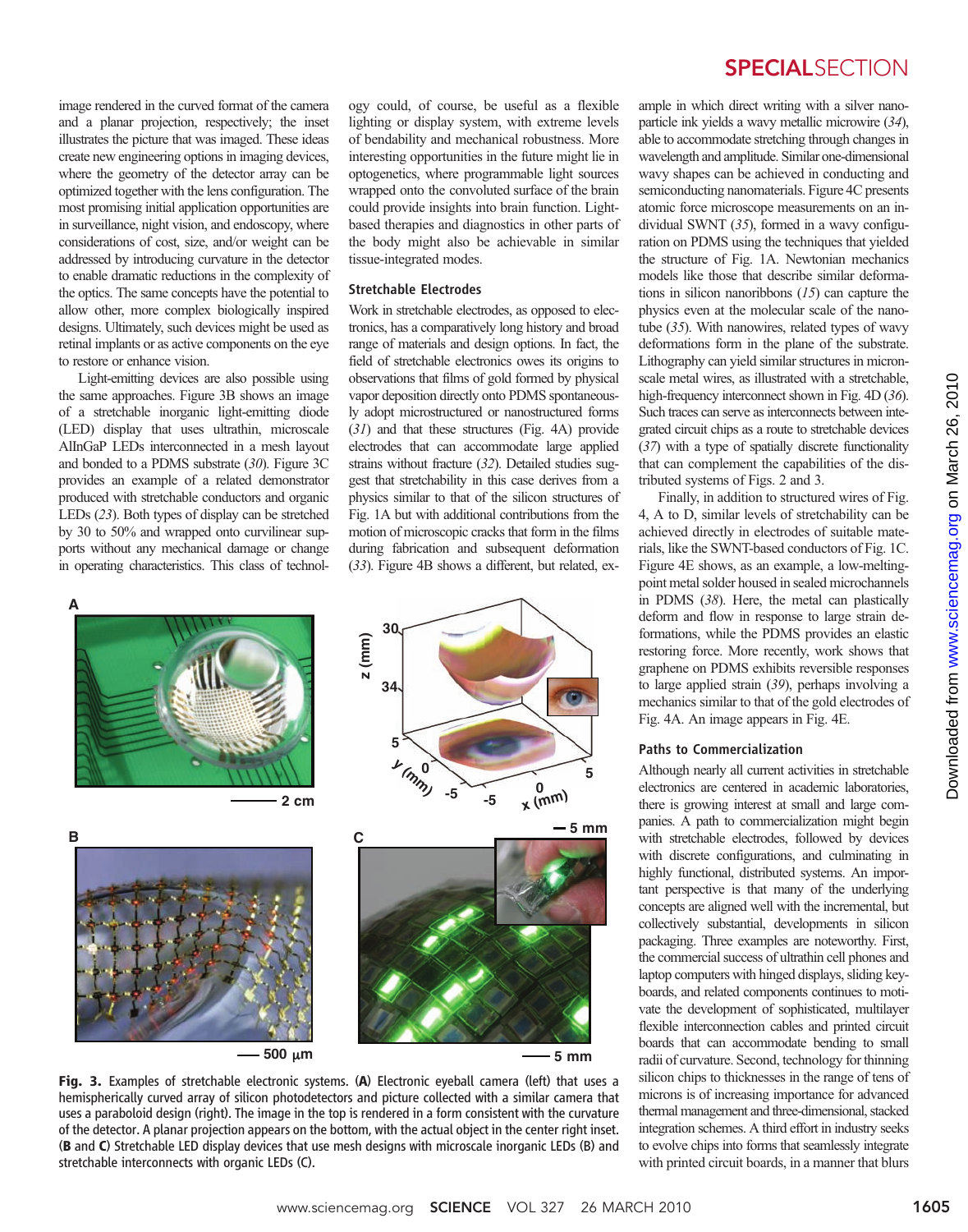## Materials for Electronics



Fig. 4. Structures and materials for stretchable electrodes. (A) Thin gold film formed by physical vapor deposition onto a PDMS substrate, with stretchability provided by wavy shapes and networks of micro- and nanocracks. (B) Wavy silver microwire formed by direct write printing onto the surface of a metal spring. The inset shows the structure in its original configuration. (C) Atomic force micrograph (top) and surface relief profile (bottom; black: data; red: sinusoidal fit) of an individual SWNT formed into a wavy shape by transfer to a prestrained substrate of PDMS followed by release. (D) Serpentine metal coplanar waveguide embedded in a slab of PDMS and attached to standard SMA connectors for a stretchable, high-frequency cable. (E) Stretchable metal wire consisting of a low-melting-temperature solder sealed in channels in PDMS. (F) Patterned layer of graphene on a PDMS substrate.

the distinction between the two. Interest in such configurations is motivated by their ability to eliminate parasitic effects that reduce performance. The design and manufacturing strategies associated with these and other trends in packaging are highly relevant to certain approaches in stretchable electronics, and the reverse is also true. This situation creates promising paths to commercialization, with time scales that have the potential to be much shorter than those typically associated with new technologies derived from academic research.

#### Challenges and Outlook

Collectively, the advances in materials and mechanics described here provide several promising engineering options for stretchable, curvilinear electronic and optoelectronic components and complete,

integrated systems in discrete, distributed, or hybrid forms. The underlying science encompasses many research topics of fundamental interest, from materials growth, processing, and heterogeneous integration, to micromechanics and nanomechanics, to charge transport and its coupling to strain and geometry, to adhesion and interface science. To appreciate how some of these topics relate to engineering challenges, consider that the modulus of silicon is  $~100,000$  times as high as a typical elastomer; the thermal conductivity is  $~1000$ times as great, and the thermal expansion coefficient is ~100 times as small. Such extreme mismatches in properties lead to interesting, and similarly extreme, behavior in systems that intimately integrate these dissimilar materials. As an example, research on nonlinear behavior in hard and soft laminates is providing new insights into the mechanics of their deformation  $(16, 33, 40, 41)$ , particularly their nonlinear behavior in buckling modes, with explicit relevance to stretchable electronics. The challenges are even more pronounced for SWNTs (22–26) and graphene (39), where larger mismatches in properties occur and little is known about even the basic foundational mechanics responsible for stretchability. Other areas for study in these and other heterogeneous systems include the physics of heat transport, to enable efficient thermal management, and the materials science of interfaces, to

ensure mechanical reliability. From an engineering standpoint, these and related issues must be understood clearly before levels of integration in stretchable electronics, which currently range, in distributed forms, from hundreds to thousands of transistors, can begin to reach those of established devices.

Successful outcomes from these efforts have the potential to change fundamentally our conception of electronics, from hard, rigid, planar chips to soft, stretchable, curvilinear sheets. Here, mechanics design will be as important as electrical design in the formulation of new systems. Of the many potential areas of application, some of the most compelling are in biomedical devices that address important problems in human health. Soft, elastic mechanical properties and curvilinear layouts can provide both

mechanical modulus and shape matching to biological tissues. Such "tissue-like" devices, particularly when implemented with biocompatible materials, will facilitate solutions to long-standing challenges in the establishment of viable, intimate bioticabiotic interfaces with high levels of functionality. Recent work in this direction using passive, stretchable electrodes for research applications (42) and diagnostic systems with discrete designs (37), both with modest degrees of deformability, will rapidly expand into fully distributed, biointegrated, multifunctional devices for clinical use.

Beyond biology, stretchable electronics will find utility in conformal, active antennas and other components for communications, perhaps even in cellular telephones of the future, as envisioned recently by a large company in this industry. In other possibilities, stretchable sensor tapes will provide thin, conformal monitors of the structural health in the wings of aircraft or the blades of windmills, as examples. The basic ideas can also be exploited in other semiconductor technologies, including photovoltaics and thermoelectrics. In the latter case, devices for scavenging power will be available in the form of sheets that can wrap the complex surfaces of engine parts for efficient thermal coupling. These and related opportunities for engineering in areas of application with important societal implications, taken together with the broad range of interesting scientific topics, provide strong motivation for continued and expanded efforts in this emerging field.

www.sciencemag.orgon March 26, 2010

Downloaded from www.sciencemag.org on March 26, 2010

Downloaded from

#### References

- 1. F. Garnier, R. Hajlaoui, A. Yassar, P. Srivastava, Science 265, 1684 (1994).
- 2. Z. N. Bao, Y. Feng, A. Dodabalapur, V. R. Raju,
- A. J. Lovinger, Chem. Mater. 9, 1299 (1997). 3. J. A. Rogers et al., Proc. Natl. Acad. Sci. U.S.A. 98, 4835 (2001).
- 4. G. H. Gelinck et al., Nat. Mater. 3, 106 (2004).
- 5. E. Menard et al., Chem. Rev. 107, 1117 (2007).
- 6. S. R. Forrest, M. E. Thompson, Chem. Rev. 107, 923 (2007).
- 7. Z. Y. Fan et al., Adv. Mater. 21, 3730 (2009).
- 8. Y. Sun, J. A. Rogers, Adv. Mater. 19, 1897 (2007).
- 9. Q. Cao, J. A. Rogers, Adv. Mater. 21, 29 (2009).
- 10. D.-H. Kim, J. Xiao, J. Song, Y. Huang, J. A. Rogers, Adv. Mater.; published online 25 January 2010 (10.1002/ adma.200902927).
- 11. T. Sekitani, T. Someya, Adv. Mater.; published online 12 March 2010 (10.1002/adma.200904054).
- 12. S.-I. Park et al., Adv. Funct. Mater. 18, 2673 (2008).
- 13. D.-H. Kim et al., Science 320, 507 (2008).
- 14. W. M. Choi et al., Nano Lett. 7, 1655 (2007).
- 15. D. Y. Khang, H. Jiang, Y. Huang, J. A. Rogers, Science 311, 208 (2006).
- 16. H. Jiang et al., Proc. Natl. Acad. Sci. U.S.A. 104, 15607 (2007).
- 17. D.-H. Kim et al., Proc. Natl. Acad. Sci. U.S.A. 105, 18675 (2008).
- 18. P. J. Hung, K. Jeong, G. L. Liu, L. P. Lee, Appl. Phys. Lett. 85, 6051 (2004).
- 19. R. Dinyari, S. B. Rim, K. Huang, P. B. Catrysse, P. Peumans, Appl. Phys. Lett. 92, 091114 (2008).
- 20. K. Huang, P. Peumans, Proc. SPIE 6174, 617412 (2006).
	- 21. T. Someya et al., Proc. Natl. Acad. Sci. U.S.A. 102, 12321 (2005).
	- 22. T. Sekitani et al., Science 321, 1468 (2008).
	- 23. T. Sekitani et al., Nat. Mater. 8, 494 (2009).
	- 24. L. Hu et al., Nano Lett. 10, 708 (2010).
	- 25. L. Xiao et al., Nano Lett. 8, 4539 (2008).